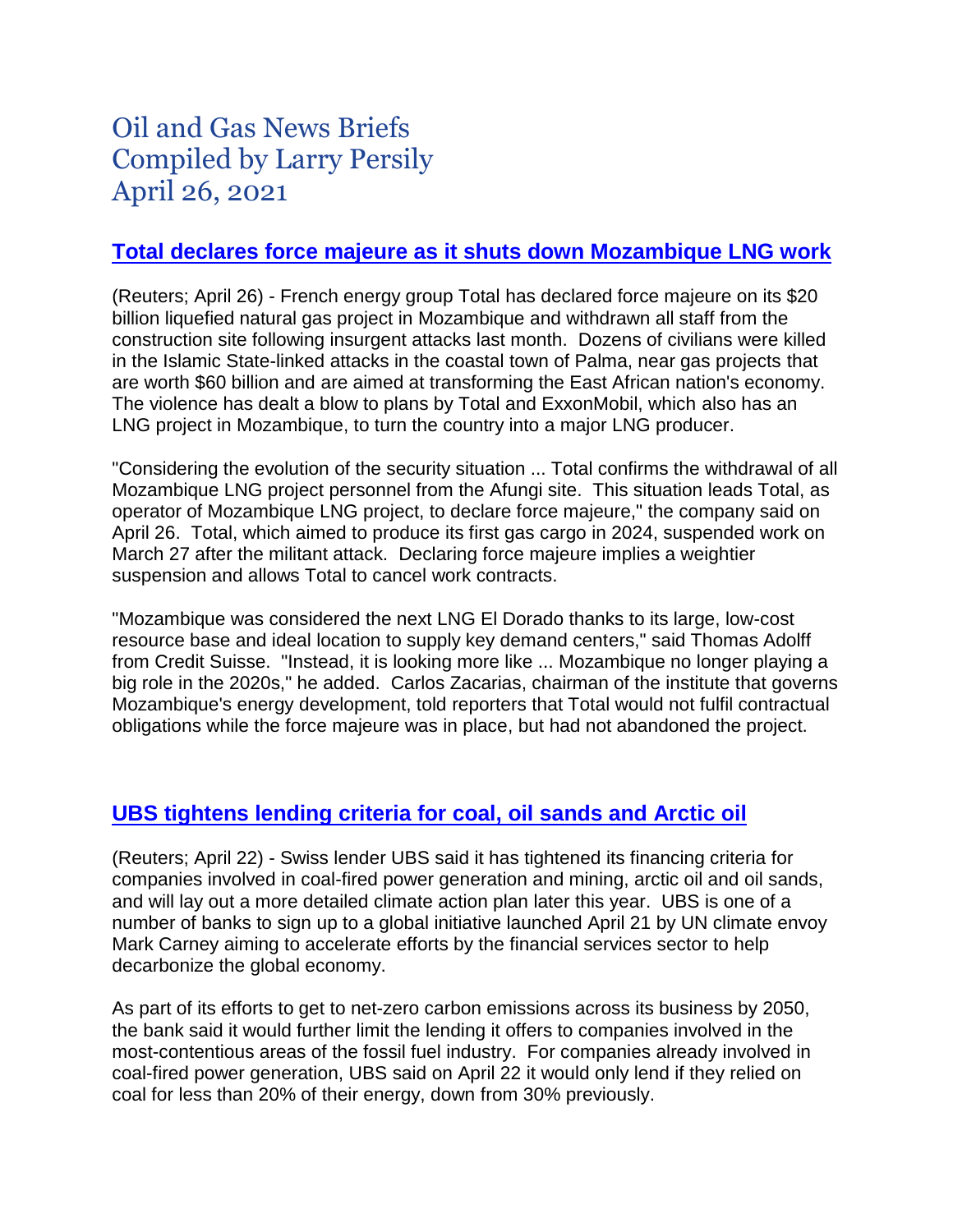UBS said it would potentially lend to companies that breached this threshold if they had a transition strategy in line with the 2015 Paris Agreement on climate, or if the lending was for renewable energy or clean technology. For those involved in thermal coal mining, UBS said its new threshold would limit lending to those that make less than 20% of revenue from the activity, with the same caveats as for coal-fired power.

Lending to those with significant reserves or production in arctic oil or oil sands would be limited to those for which either accounted for less than 20% of reserves or production, down from a previous threshold of 30%, and with the same caveats as coal.

## **[Smaller](https://www.wsj.com/articles/energy-giants-ditch-oil-and-coal-projects-smaller-rivals-want-them-11618997401?mod=itp_wsj&ru=yahoo) players buy fossil fuel, coal assets shed by majors**

(The Wall Street Journal; April 21) - For all the talk of a transition away from fossil fuels, players in the energy sector are still willing to bet there is more money to be made in oil and coal. Major oil companies are selling billions of dollars of assets to boost their finances and cut carbon emissions, while mining companies have exited coal projects. Snapping up those unloved assets is a band of smaller competitors wagering that fossil fuels will remain the world's main energy for years to come, particularly in developing countries, and that underinvestment by larger rivals will further boost commodity prices.

For the big companies, the sales generate funds typically used to pay down debt and help them make the case that they are unloading polluting projects as they face growing investor pressure in a lower-carbon economy. But these projects — and their emissions — aren't going away. Instead, smaller players that face less environmental scrutiny take over. "While I agree that the direction of traffic is one way, toward renewables, I think it's going to take longer than people think," said Blair Thomas, chairman of Harbour Energy, which has bought U.K. assets from Shell and ConocoPhillips.

There is "a wave of private money that's been coming in sensing an opportunity to extract value out of these assets that larger companies weren't investing in," said Wood Mackenzie analyst Scott Walker. Many of the oil fields recently in play are "mature assets with high operating expenditures that typically have high emissions and that reinforces big companies' desire to sell," said Tore Guldbrandsøy, an analyst at consulting firm Rystad Energy.

## **[California governor wants to phase out oil and gas drilling by 2045](https://www.reuters.com/business/energy/california-governor-seeks-end-oil-drilling-state-by-2045-2021-04-23/)**

(Reuters; April 23) - California Gov. Gavin Newsom on April 23 directed state officials to take steps to phase out oil and gas drilling in one of the nation's top oil-producing states by 2045 and to ban new fracking permits within three years. Newsom has been under pressure from environmental activists and progressive politicians who say oil and gas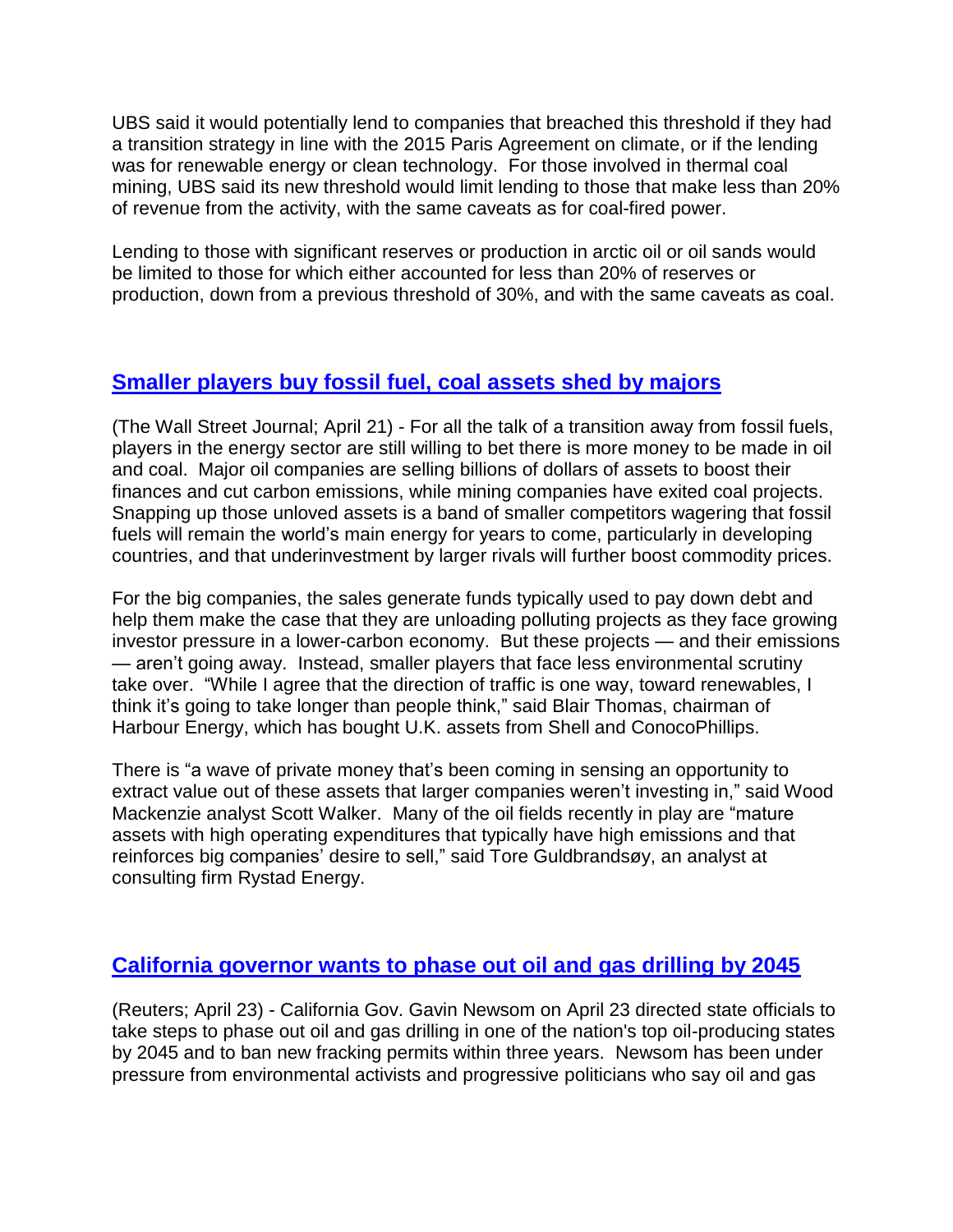production is at odds with California's goals of moving away from fossil fuels and fighting climate change.

"I've made it clear I don't see a role for fracking in that future and, similarly, believe that California needs to move beyond oil," Newsom said. Oil production in California has declined steadily since the 1980s, partly because of tough environmental standards. But government data shows the state remains the seventh-biggest U.S. crude oil producer, second-biggest oil consumer, and home to 10% of U.S. refining capacity.

California's climate-change policies are among the most aggressive of any state, including a goal to ban gasoline-powered cars by 2035. Several green groups and Democratic lawmakers said the state needed to move more quickly to phase out drilling, while the oil and gas industry criticized the governor's announcement, as did some politicians who said the action would hurt jobs and communities. Fracking accounts for just 2% of oil output in California, according to the state Department of Conservation.

#### **Oil majors need to [make money while delivering on climate pledges](https://www.spglobal.com/marketintelligence/en/news-insights/latest-news-headlines/shell-treads-narrow-path-as-scrutiny-of-big-oil-s-climate-targets-intensifies-63666220)**

(S&P Global Market Intelligence; April 22) - Oil and gas majors are under growing scrutiny to deliver on climate pledges, with some investors and industry analysts still unconvinced that their transition can both deliver shareholder value and make a serious dent in reducing the pollution caused by their products. Shell presented a strengthened climate plan to its shareholders in February, acknowledging for the first time that it will need to eliminate or offset all of its emissions — including those generated when its fuels are burned, which make up the bulk — to reach its 2050 net-zero goal.

But executives acknowledge that the company is treading a fine line between building new low-carbon businesses while still investing in the oil and gas assets that will help fund the transition. For Shell and its peers, that also means courting sustainabilityconscious investors looking to deploy a rapidly growing pool of environmental, social and governance-linked funds while retaining traditional shareholders who are worried about lower returns in sectors like wind and solar.

"It's the narrow path, I think, that we can navigate this energy transition highly successfully as a company. Our job is to persuade the investors and persuade civil society at large that we have got the right strategy in order to deliver on all of those different objectives," Ed Daniels, Shell's executive vice president of strategy and portfolio, said in an interview. "It's not a trivial exercise." In an industry first, Shell will put its own net-zero transition plan to its shareholders for an advisory vote. Should they disapprove, then "of course we would have to change," Daniels said.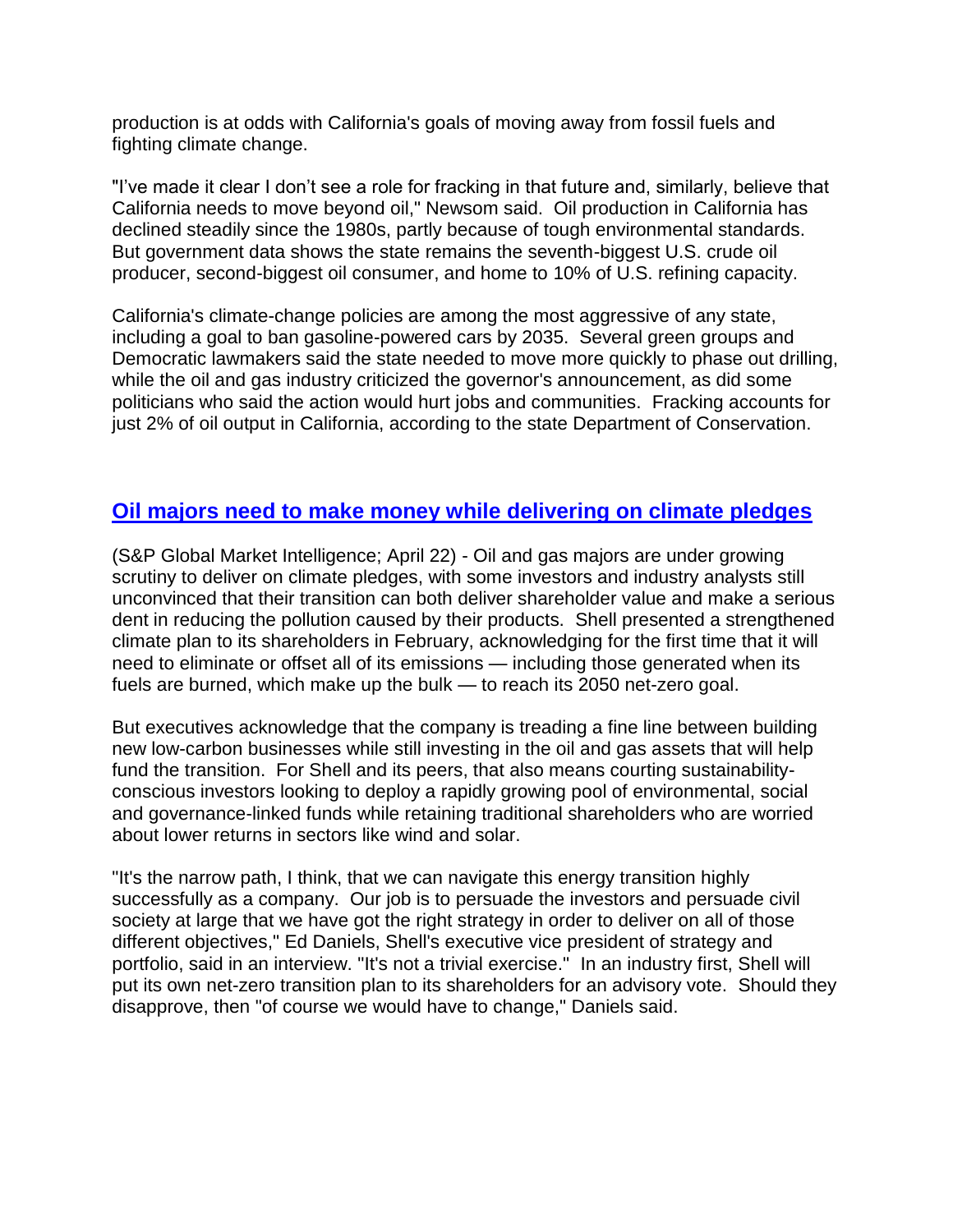## **India's [growing](https://www.bloomberg.com/news/articles/2021-04-23/india-s-covid-crisis-saps-fuel-demand-in-warning-to-oil-recovery) COVID spread will knock down oil demand**

(Bloomberg; April 22) - India's deadly second COVID-19 wave has brought an abrupt halt to its nascent recovery from the pandemic, with the resurgence expected to drag on fuel demand for weeks in a setback for the global oil market. India's combined consumption of diesel and gasoline in April is poised to plunge by as much as 20% from a month earlier due to renewed restrictions, including a week-long lockdown in the capital New Delhi, according to officials from top refiners and fuel retailers.

While major oil processors were still buying crude recently, there are signs starting to emerge that refineries will likely need to be scaled back to adjust for falling demand. "Given the grim situation, it's likely that the lockdowns could be in place for several weeks or even a couple of months," said Senthil Kumaran, the Singapore-based head of South Asia oil at industry consultant FGE.

India has repeatedly shattered records for infections and deaths as the virus sweeps through the nation, stoking fears that the central government may be forced to implement another national lockdown to curb the spread. Preliminary industry sales figures show a significant impact to fuel demand during the first half of April and expectations are that the situation will only get worse. Oil demand from India and China has helped boost global prices for crude this year.

## **[Iran's oil production highest since May 2019](https://www.wsj.com/articles/change-afoot-for-oil-market-as-asian-demand-wanes-iranian-supply-rises-11619094186)**

(The Wall Street Journal; April 22) - Signs are emerging of a shift underway in the oil market, with demand weakening in Asia and picking up in the West, just as supplies of Iranian crude oil have climbed. That marks a reversal from 2020, when a bounceback in economic activity in China and India powered a recovery in crude prices after the blow dealt by COVID-19. Now China's imports have slowed while a worsening epidemic in India threatens to hit demand in the world's third-largest consumer of oil.

Demand in the U.S. and Europe, on the other hand, is expected to rally as vaccination efforts gather pace and restrictions on movement are eased. At the same time supplies of sour Middle Eastern crude favored by Asia refiners are on the rise. The Organization of the Petroleum Exporting Countries has agreed to boost production to meet a pickup in global demand, while Iranian oil output has jumped since the fall. Iran pumped 2.3 million barrels a day in March, according to the International Energy Agency, its highest level since the Trump administration embargoed Iranian oil sales in May 2019.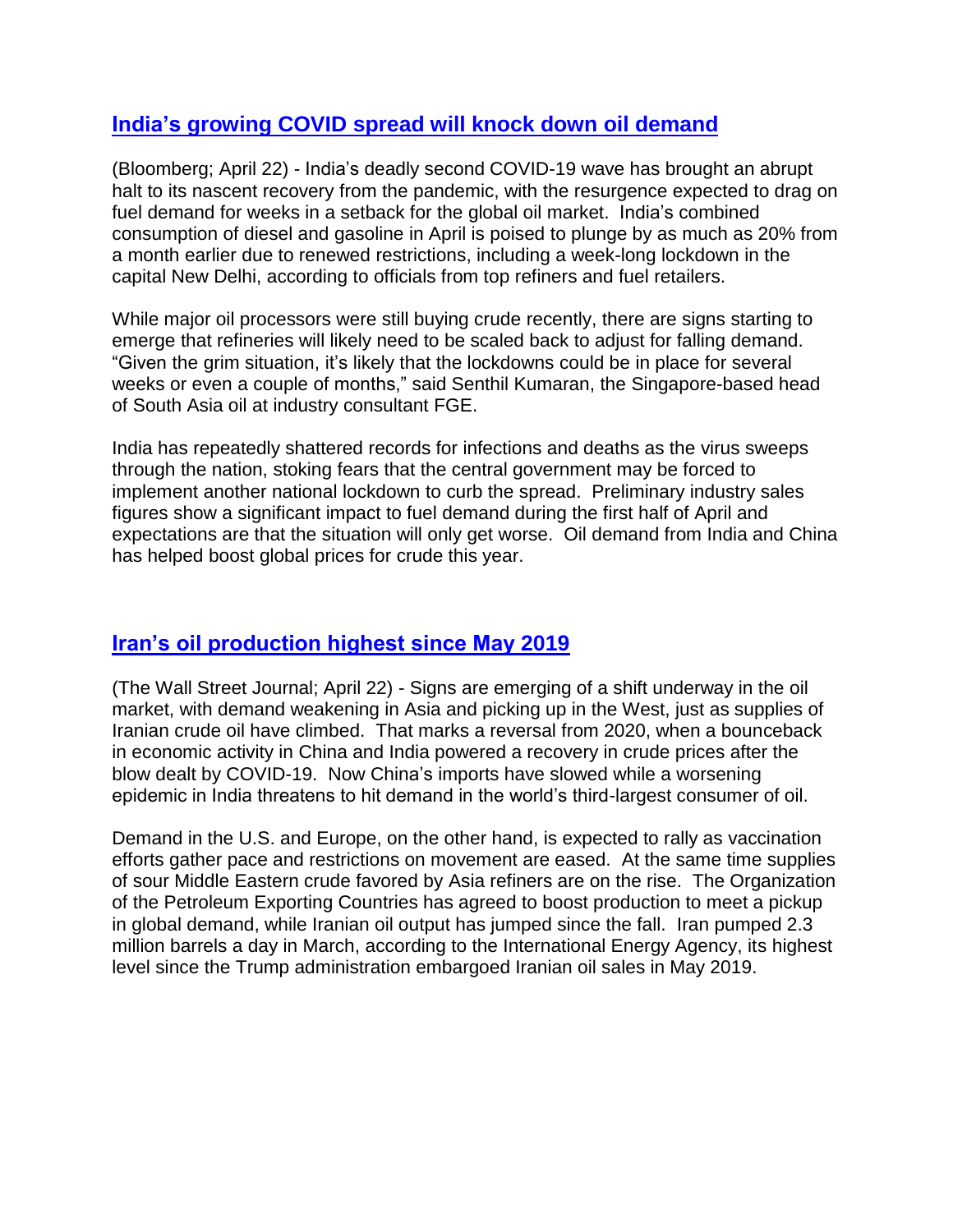## **Saudis reduce budgetary break-even oil [price, move closer to Russia](https://www.spglobal.com/platts/en/market-insights/latest-news/oil/042221-feature-lower-gulf-fiscal-oil-breakeven-prices-seen-supporting-easing-of-opec-cuts)**

(S&P Global Platts; April 22) - Lower fiscal break-even oil prices needed to balance Gulf nations' budgets are expected to help support the easing of OPEC+ cuts as regional members of the alliance reap the benefits of higher crude prices, greater nonhydrocarbon revenue and restrained public spending. Most Gulf countries, who are members of OPEC+, will see their budgetary break-even oil prices ease in 2021, according to the International Monetary Fund and Institute of International Finance.

The easing of fiscal break-evens for Saudi Arabia will draw it closer to Russia, its main ally in OPEC+, which has long based its budget on an oil price lower than most OPEC+ members. The Saudis' 2021 break-even is expected at \$75 per barrel Brent versus \$86 in 2020 due to austerity measures in the wake of last year's price crash, elimination of monthly payments to state workers, and the tripling of value-added tax to 15% to boost non-oil income, said Paul Sheldon, chief geopolitical adviser for S&P Global Platts.

"Saudi Arabia's 2021 fiscal break-even price exceeds that of Russia by just \$11, signaling greater cohesion on production strategy than would have been the case even in 2019, when the gap exceeded \$30," Sheldon said. "Such lower fiscal break-even oil prices would be one of the main reasons why Saudi Arabia, the UAE and other major oil producers in OPEC+ ease the production cuts in 2021 and 2022," said Garbis Iradian, chief Middle East and North Africa economist for the Institute of International Finance.

#### **Oil majors [will use spare cash to pay](https://www.bloomberg.com/news/articles/2021-04-25/big-oil-sees-cash-rolling-in-but-investors-won-t-get-it-yet) down debt, not dividends**

(Bloomberg; April 24) - After one of the most difficult years in the oil industry's history, crude prices have recovered and major producers are finally generating spare cash. Investors really want to get their hands on it, but most are likely to be disappointed. That's because the pandemic has created a legacy of debt for the world's biggest oil companies, many of which borrowed to fund their dividends as prices crashed.

For ExxonMobil and Total, which bore the financial strain of maintaining shareholder payouts last year, any extra cash will go to easing debt. Chevron and Shell have said they want to resume stock buybacks, but not yet. Only BP is saying that shareholder returns could improve soon after a year and a half of flip-flopping over its payout policy.

"They have limited appeal as long-term investments because they can't demonstrate that they can deliver cash flow on a sustainable basis and return it on a sustainable basis," said Christyan Malek, the JPMorgan Chase head of oil and gas. North American oil majors managed to make it through 2020 with their payouts intact, but at a high cost. Exxon's debt pile surged 40% during the pandemic to \$73 billion, prompting Moody's to downgrade the company's bonds twice in the past 12 months. The giant expects to return to profit in the first three months of 2021 after four straight quarterly losses.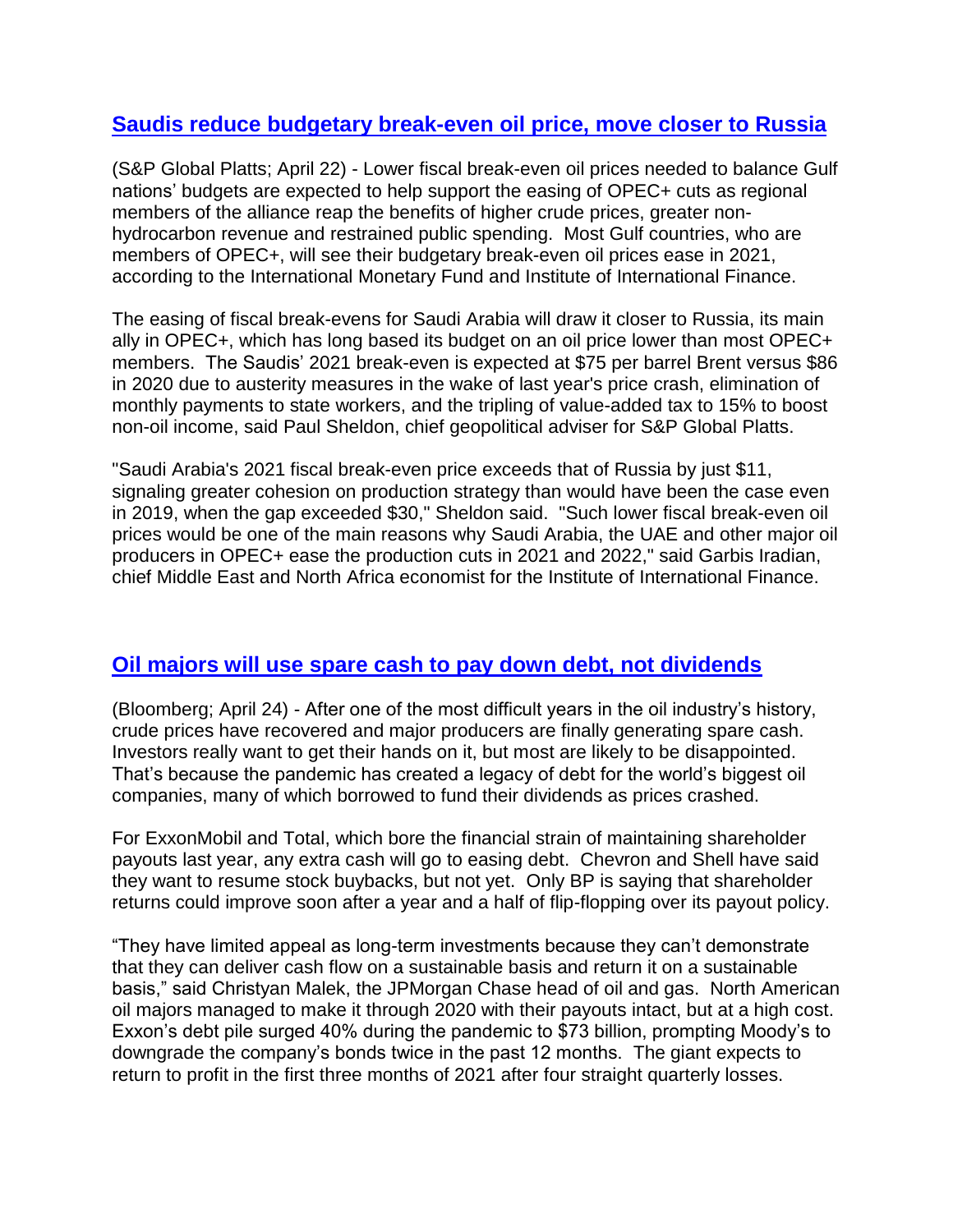#### **[Developer puts Oregon LNG project on pause](https://www.reuters.com/article/pembina-pipe-jordan-cove-lng/pembina-pauses-development-of-oregon-jordan-cove-lng-plant-idUSL1N2MG1YW)**

(Reuters; April 23) – Calgary-based Pembina Pipeline has paused development of its proposed Jordan Cove liquefied natural gas export plant in Oregon, according to a court filing. In the April 22 filing, Pembina said it was assessing "the impact of recent regulatory decisions involving denial of permits or authorizations necessary for the project to move forward." The company asked the U.S. Court of Appeals for the District of Columbia Circuit to place the case in abeyance pending the reassessment.

The US\$8 billion Jordan Cove venture is one of several major energy projects that received strong support from former President Donald Trump but have failed to move forward. Other examples include TC Energy's \$8 billion Keystone XL oil line, Williams Companies' \$1 billion Constitution gas pipeline and Dominion Energy's \$8 billion Atlantic Coast gas line. Though Pembina has promoted the Oregon project for years, it has never announced any firm long-term offtake contracts tied to the liquefaction terminal.

The Federal Energy Regulatory Commission approved construction of Jordan Cove and its gas pipeline in March 2020, but the project failed to receive necessary permits from Oregon amid fierce opposition from environmental groups, state officials, and much of the state's congressional delegation. Multiple parties are challenging the FERC decision in the federal appeals court. Jordan Cove's backers have emphasized that its position on the U.S. West Coast puts it closer to fast-growing Asian markets than Gulf Coast terminals, which have to send LNG through the Panama Canal.

#### **[Shareholders approve financing for Russian LNG project](https://www.reuters.com/business/energy/russias-novatek-approves-arctic-lng-2-financing-11-bln-by-end-q2-2021-04-23/)**

(Reuters; April 23) - Shareholders of Russia's Novatek have approved financing of \$11 billion for the Arctic LNG-2 project, which is expected to start production of liquefied natural gas in 2023, CEO Leonid Mikhelson said April 23. Fundraising will be split three ways between Russia, China, and with Japan, and Europe combined, he said. The \$21 billion project, which received final investment approval in 2019, is expected start up in 2023 and reach full capacity of almost 20 million tonnes per year in 2026.

The project's equity partners include France's Total, China National Petroleum Corp., China National Offshore Oil Corp., and the Japan Arctic LNG consortium, comprised of Mitsui and state-owned JOGMEC, formally known as Japan Oil, Gas and Metals National Corp. The Arctic LNG-2 terminal will be across the bay from the Novatek-led Yamal LNG terminal, the first in Russia's Far North. Yamal started up in 2017.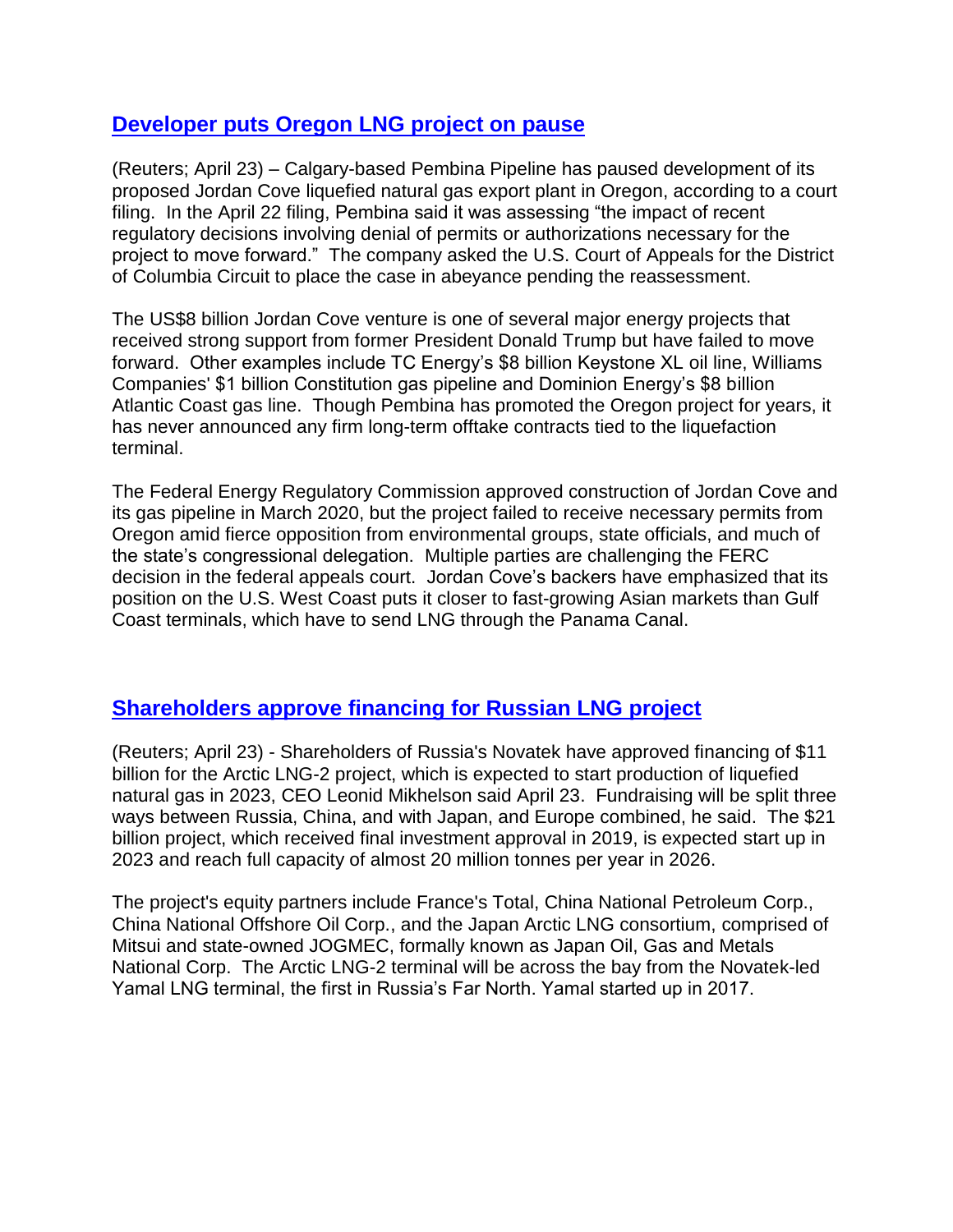#### **Mexico Pacific LNG project plans [decision](https://www.spglobal.com/marketintelligence/en/news-insights/latest-news-headlines/mexico-pacific-is-lining-up-deals-for-black-pearl-of-north-american-lng-63678274) by next year**

(S&P Global Platts; April 21) - Mexico Pacific Ltd. executives embraced the idea of a racehorse coming out of nowhere as a way to describe their proposed liquefied natural gas project that would export U.S. Permian Basin gas from Mexico's West Coast. "'Dark horse' is a good description, but this will be my third time I've been on a dark horse project," CEO Douglas Shanda said in an interview. Shanda is a former Cheniere Energy executive who also worked several years on the successful Peru LNG project.

The private developer has been quietly building the commercial support it needs to advance to construction. The terminal would be capable of producing up to 12.9 million tonnes of LNG a year. Executives said they expect to reach a final investment decision in late 2021 or early 2022 and to begin exports by 2025. The company's reports of commercial progress come as more than a dozen developers in North America compete to advance their LNG projects to construction. The company's site is in Puerto Libertad, Sonora, about 125 miles south of Arizona on the northern edge of the Gulf of California (Sea of Cortez).

Developers, especially those with greenfield projects that would be built from the ground up, have struggled to build the commercial support to get to FID. Mid-sized projects like Mexico Pacific and expansion projects of existing terminals appear to have attracted the most commercial interest, said Jason Feer, head of business intelligence at Poten & Partners. "Obviously, with the number of projects that we have in the U.S., there is not room for everybody," Feer said. One reason smaller projects can appeal to buyers is that developers need to contract fewer LNG supplies to secure financing, he said.

## **[U.S. LNG industry recovering from pandemic slowdown](https://www.houstonchronicle.com/business/energy/article/LNG-industry-rebounds-from-pandemic-but-faces-16123620.php)**

(Houston Chronicle; April 25) - Analysts were raising concerns about a glut of liquefied natural gas coming onto global markets when the pandemic hit in 2020. As economies shut down and energy demand plummeted, the future of LNG exports from the U.S. Gulf Coast looked grim. A year later, however, LNG has bounced back, recovering faster than the oil industry and resuming its expansion. Cheniere Energy recently completed the third production unit at its Corpus Christi complex in Texas, while moving ahead with construction of a sixth unit at its Sabine Pass facilities in Louisiana.

Virginia-based Venture Global told U.S. regulators last month that its Calcasieu Pass in Cameron Parish, Louisiana, could ship its first cargo in late 2021. Sempra, which also operates an LNG export terminal in Cameron Parish, is moving toward development of an LNG terminal in Port Arthur, Texas. "Basically," said Jordan McNiven, an analyst at investment bank Tudor Pickering & Co., "the industry has fully recovered."

The U.S. LNG industry struggled with slumping global demand through most of 2020. "The LNG market, already challenged, got kicked in the gut by COVID-19," McNiven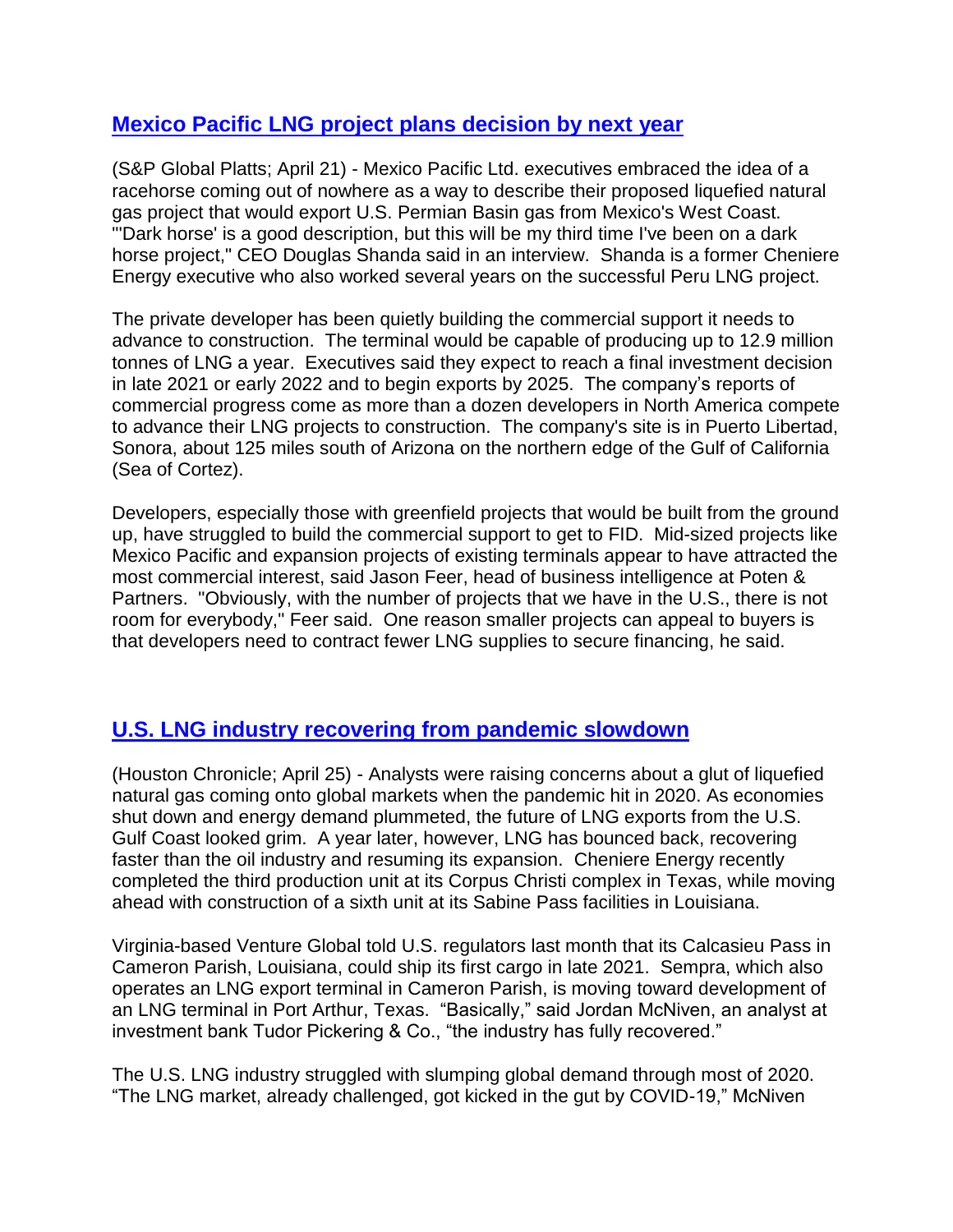said. The market, however, began to turn in September as demand began to grow in Asia, where countries such as China and South Korea brought COVD-19 under control, and extremely cold weather in North Asia caused gas demand for heating to soar.

It remains to be seen if the LNG industry can balance long-term supply with demand. Analysts worry that if most of the planned projects — not only on the Gulf Coast but around the world, including in Russia and especially Qatar's 40% capacity expansion come online over the next four years, supply could outstrip demand.

# **[Retired CEO says era is over for large Australia LNG projects](https://www.afr.com/companies/energy/coleman-calls-time-on-big-new-lng-projects-20210422-p57lii)**

(Australian Financial Review; April 23) – Investor concerns about climate change and the risk of stranded assets mean the era of massive liquefied natural gas projects is over for Australia, said Peter Coleman, former head of the country's biggest oil and gas producer, Woodside Petroleum. "It's difficult for me to see a Gorgon happening again," he said, referring to the massive Chevron-led project offshore Western Australia. "Huge greenfields projects that cost US\$50 billion are not where investors want to be today."

Coleman also warns fast-changing investor appetite means "the window will close toward the end of the decade" even for more modest-sized LNG projects able to use existing infrastructure. "What's fundamentally changed now is the capital discipline in the industry that wasn't there before, and obviously the focus on climate change," he said. "It's gone from being almost being an industry that were deniers to an industry that has accepted we need to be part of the change."

After more than a decade as Woodside CEO, Coleman unexpectedly stepped down as chief executive last week, several months ahead of his planned departure. He argues the real future growth option for Australia is hydrogen — mainly green hydrogen, powered by renewable energy — as the world increasingly turns against fossil fuels. That's even though he cautions hydrogen is "easy to say and really hard to do," especially as costs will need to come down to be competitive.

## **[Strong demand in Europe and Asia](https://www.naturalgasintel.com/u-s-lng-terminals-seen-running-at-full-capacity-through-summer-to-meet-global-demand/) boost U.S. LNG exports**

(Natural Gas Intelligence; April 23) - It's shaping up to be a drastically different summer for U.S. liquefied natural gas exporters as the global market has unexpectedly tightened and demand has spiked in a reversal of fortunes from last year when trade slumped to historic lows. "Things changed a lot," said Rystad Energy's Carlos Torres Diaz, head of gas and power markets. "This time last year, things were very gloomy and really for this year also. There were expectations that the recovery would be slow."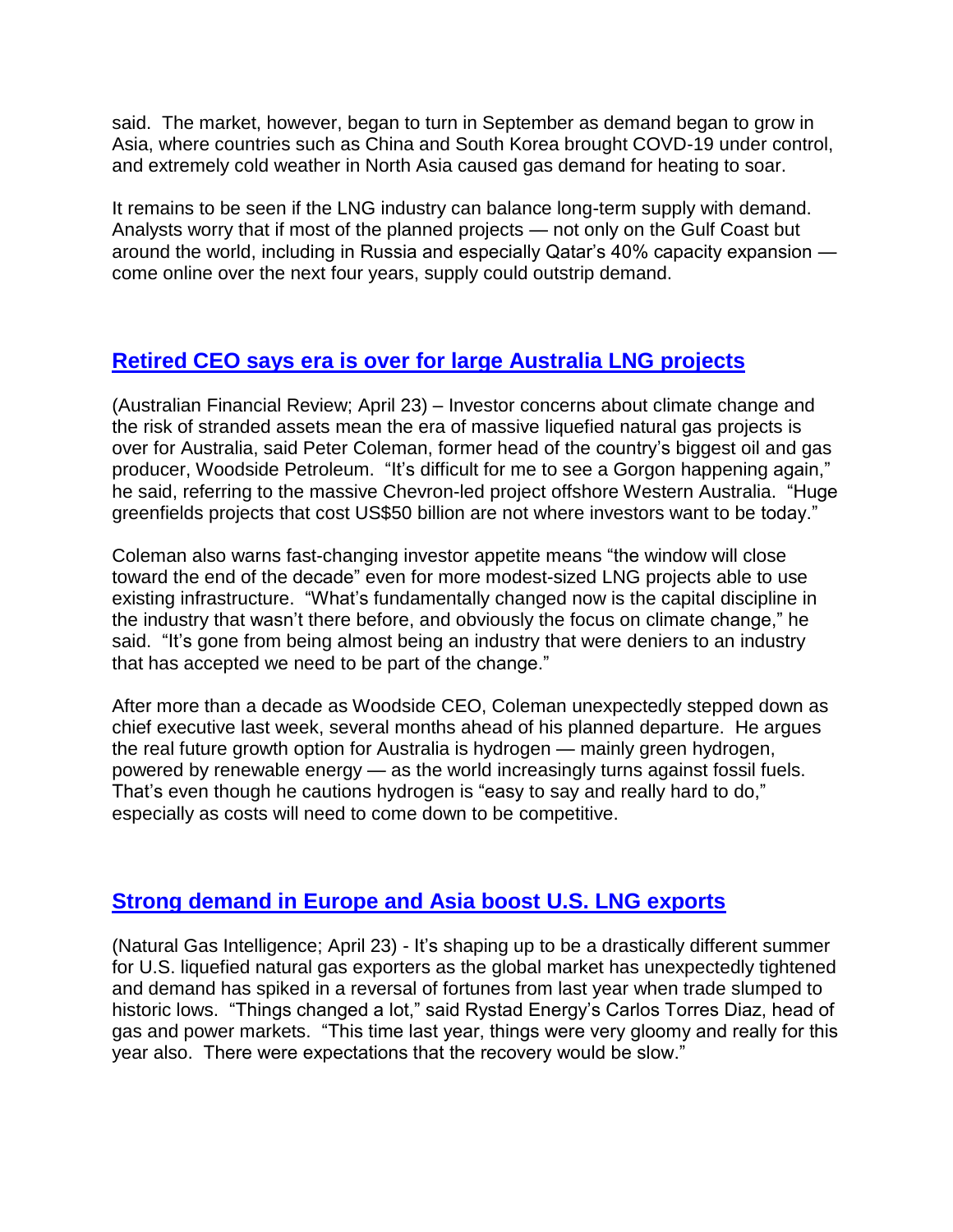This year was always likely to be a better one for commodities as the global economy continues to rebound from the worst of the pandemic. The International Energy Agency still expects year-on-year gas demand growth to be modest at 3.2%. But a brutal winter in the Northern Hemisphere caught the global gas market unaware, leaving storage inventories in Europe and Asia short and setting the stage for a strong injection season.

In Europe, working storage inventories finished the heating season on March 31 eleven percent below the five-year average and 44% less than record-high stocks at the same time last year. Asia and Europe competed for LNG cargoes over the winter and stocks in the Far East were also depleted, driving stronger-than-expected restock demand. The market has proved a boon for U.S. exports. Feed gas to U.S. LNG terminals has run at over 11 billion cubic feet per day this month, continuing a stretch of record highs set in March.

# **[Maritime](https://www.wsj.com/articles/ship-operators-move-toward-lng-to-pare-emissions-11619117449) industry looks to LNG as bridge to cleaner fuels**

(The Wall Street Journal; April 22) - The maritime industry, under growing pressure to reduce shipping's carbon emissions, is coming to a growing consensus that liquefied natural gas will provide an intermediate solution toward finding cleaner fuel to power ships. Two of the world's biggest container lines have ordered ships that will operate with LNG, while Shell and Australian miner BHP Group the past year have been offering long-term charters to shipowners willing to build gas-fueled tankers and bulk carriers.

"The choice of LNG is now emerging as a mature energy solution, especially effective in terms of environmental protection," said Melanie Rigaud, a spokeswoman for France's CMA CGM, which operates 13 LNG-powered container ships and is taking delivery of 19 more such ships by next year. The focus on new fuel sources marks the biggest change in ship power since the sector switched from coal to oil over 100 years ago.

The effort is aimed at meeting an International Maritime Organization deadline to cut carbon emissions in half by 2050 from 2008 levels. A raft of new fuels from ammonia and hydrogen to biofuels are being tested, but none is available in the volume needed to power the world's 60,000 ocean vessels and tens of thousands of smaller ships. The order book for LNG powered-vessels stands at about 140 ships, according to the IMO, with 27 ordered this year. German operator Hapag Lloyd placed a \$1 billion-plus order last year for six LNG-fueled behemoths that can each haul 23,500 containers.

## **Maritime industry could need \$1.5 trillion to meet [emissions](https://www.spglobal.com/platts/en/market-insights/latest-news/natural-gas/042121-standard-chartered-projects-up-to-15-trillion-to-decarbonize-shipping-signs-poseidon-principles) goal**

(S&P Global Platts; April 21) - Sustainability-linked loans will emerge at the forefront of shipping finance as investments of \$1.4 trillion to \$1.5 trillion are needed over the next three decades for technology, operations, and fuels to halve the industry's carbon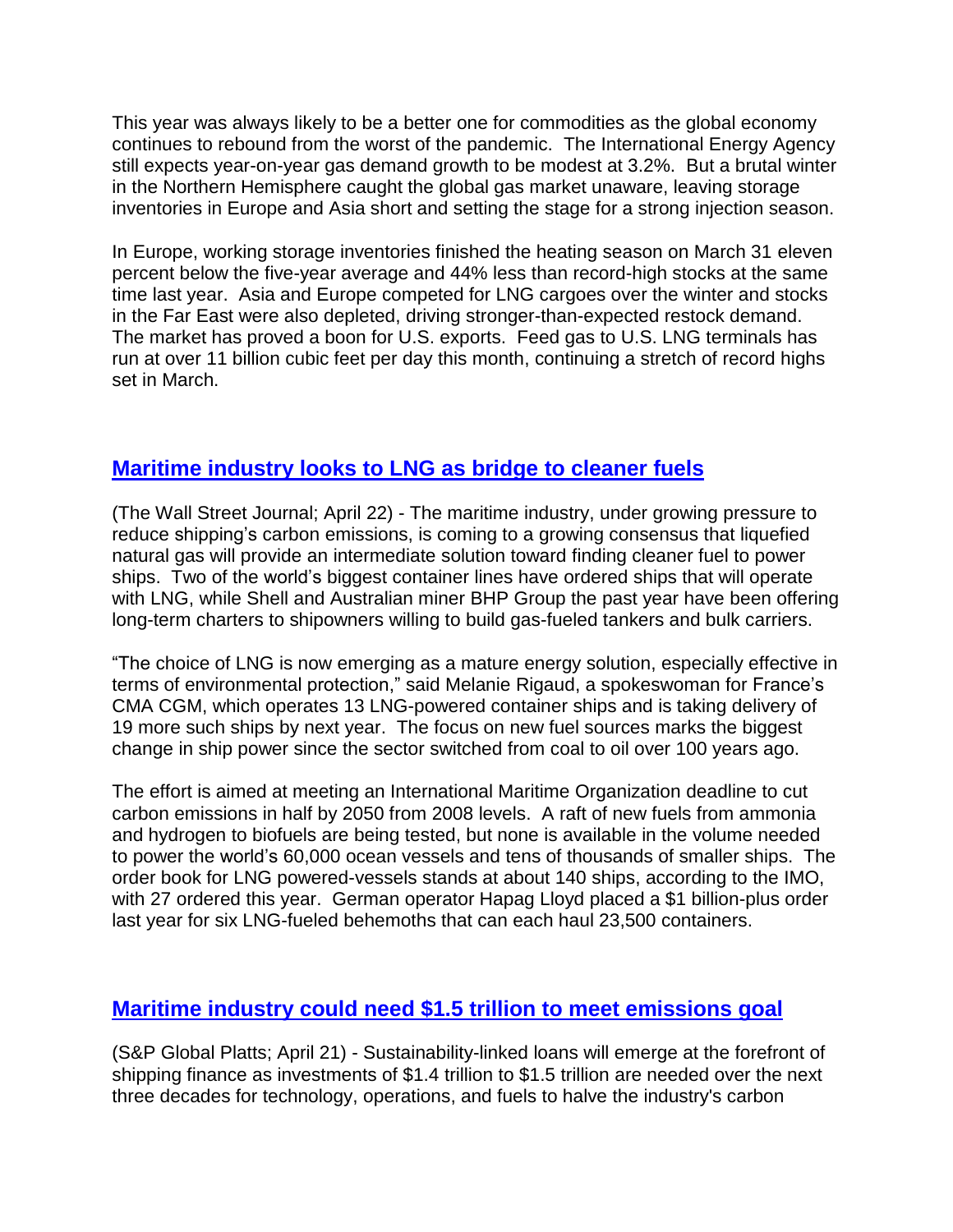emissions by 2050, a banking executive said April 20. About 87% of these investments are projected to be land-based such as in low- or zero-carbon fuels, Roger Charles, with Standard Chartered, said at the Marine Money conference in Singapore.

The rest of the investments are likely to be directly ship-related, such as in technology efficiency and operational improvements, Charles said. The ongoing energy transition and decarbonization drive has accelerated the hunger for maritime finance during the coronavirus pandemic. Standard Chartered estimates that \$350 billion will have to be committed by 2030 alone to achieve regulatory goals for lower carbon in shipping.

Eco-friendly or carbon-linked shipping loans are becoming more common at a time when the UN's International Maritime Organization has proposed new decarbonization rules expected to be in force by end 2022. They will require all ships of 5,000 gross tonnage and larger to calculate their carbon intensity to attain a specific rating on a sliding scale and then show improved performance in terms of lower emissions.

#### **Shipping industry says it wants a tax on its carbon [emissions](https://www.msn.com/en-us/news/world/the-shipping-industry-wants-to-be-taxed-for-its-carbon-emissions/ar-BB1fRWpv?)**

(Bloomberg; April 21) - It's rare for an industry powered by fossil fuels to call for a tax on its own carbon emissions. Yet the shipping sector is doing just that. Several trade groups, representing more than 90% of the world's merchant fleet, have submitted a proposal to the shipping industry's United Nations regulator calling for it to prioritize a carbon tax for the industry, the International Chamber of Shipping said April 21.

While it's unlikely any levy will be imposed immediately, the call highlights the growing pressure shipping is under to decarbonize from customers and politicians alike. The International Maritime Organization approved new emissions rules in November, but the trade groups say these won't be enough to hit the UN body's 2050 climate targets which include a halving of annual greenhouse gas emissions versus 2008 levels.

Instead, talks on a market-based measure that would put a price on pollution should start "as soon as possible and before 2023," the trade groups say. The industry isn't the first to call for a tax. Commodity trading giant Trafigura has suggested a tax of \$250 to \$300 per ton of carbon dioxide on ship fuels, while the Marshall and Solomon islands have proposed a duty on greenhouse gases from international shipping. The European Union is considering whether to include shipping in its emissions trading plan.

#### **Ontario will use compressed natural gas to serve small [communities](https://www.cbc.ca/news/canada/thunder-bay/north-shore-gas-project-lakeshore-certarus-pact-1.5997015)**

(CBC Canada; April 22) - Lakeshore Natural Gas, a local distribution company for five Ontario communities along Lake Superior's north shore, said April 21 it has signed a letter of intent for a long-term gas supply agreement with Certarus, ruling out the use of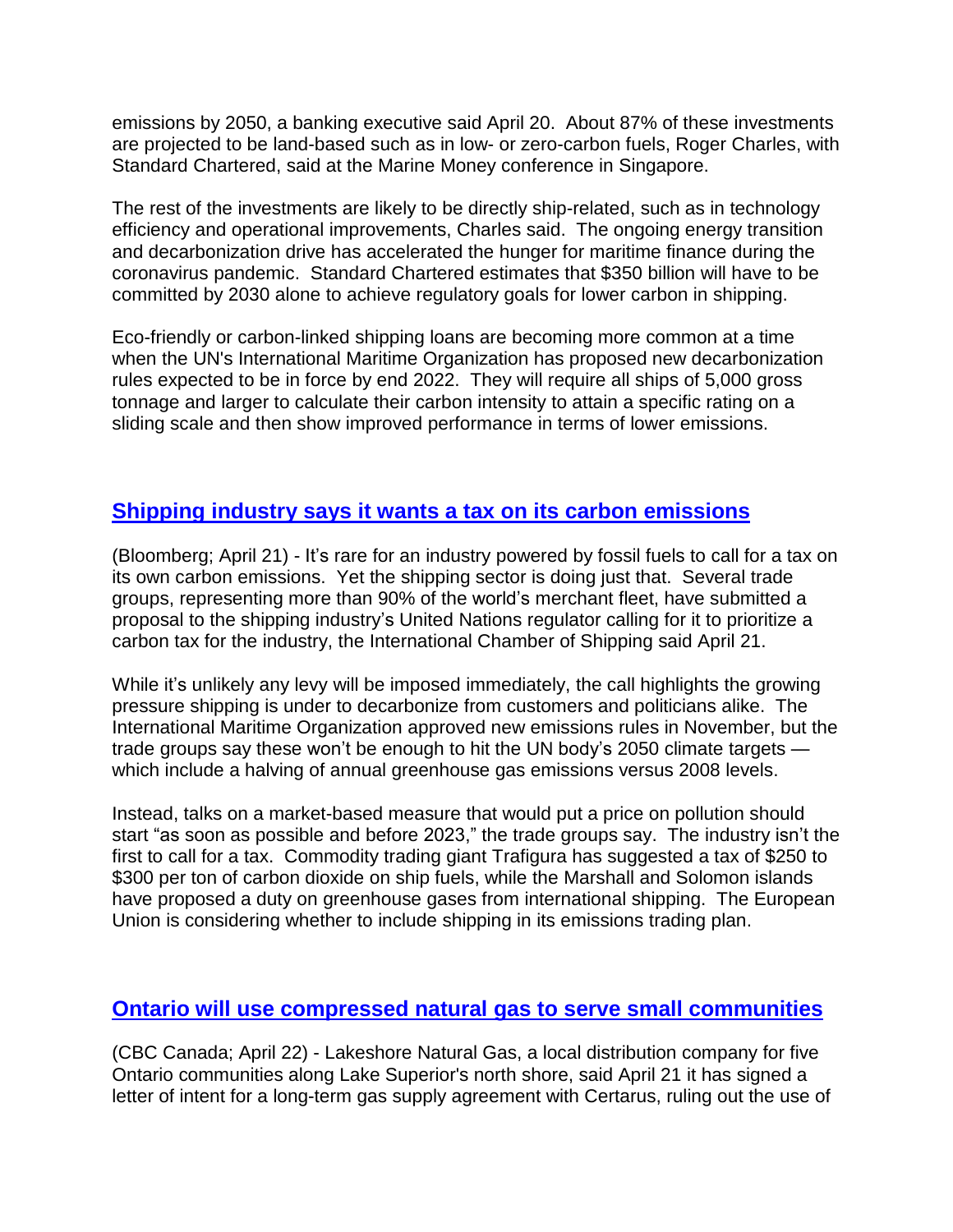liquefied natural gas. The latest development in the North Shore Natural Gas Project is a big step toward supplying low-carbon energy to five communities with a combined population under 12,000: Marathon, Terrace Bay, Schreiber, Manitouwadge and Wawa

The agreement with Certarus involves the transportation, storage and supply of compressed natural gas. The proposed C\$55 million North Shore gas project aims to provide thousands of customers, including residences and businesses, with a cleaner and more affordable energy. According to Lakeshore, the gas would be trucked to each community, returned to pipeline-ready natural gas and moved through distribution systems that will need to be built in each community.

Over the past five years, the municipalities have been pressing the Ontario government for gas services to support economic development, and reduce high heating and energy costs. In 2019, the province announced a nearly \$30 million investment in construction and operation of a liquefied natural gas plant near Nipigon, Ontario, as a source for the communities. However, the government ruled out the LNG option in the competitive bid process with the lower-cost, lower-volume option of compressed gas winning.

# **China pledges to phase down coal [consumption](https://finance.yahoo.com/news/1-chinas-xi-says-china-131253074.html) starting 2026**

(Reuters; April 22) - China will start to phase down coal consumption over the 2026- 2030 planning period as part of its efforts to reduce climate-warming greenhouse gas emissions, President Xi Jinping told the Climate Leaders' Summit on April 22. "We will strictly control coal-fired power generation projects," Xi said, speaking via video link. "We will strictly limit the increase in coal consumption over the 14th five-year plan period (2021-2025) and phase it down in the 15th five-year plan period (2026-2030)."

Xi's comments imply that China's coal consumption, by far the highest in the world, will reach a peak in 2025 and start to fall thereafter. "However, more ambitious actions are needed," said Li Shuo, senior climate adviser for environment group Greenpeace. Xi pledged last year that China would bring its emissions to a peak before 2030 and become carbon neutral by 2060. "China has committed to move from carbon peak to carbon neutrality in a much shorter timespan than what might take many developed countries, and that requires extraordinarily hard efforts from China," Xi said.

China's energy regulator said earlier on April 22 that it would aim to reduce the share of coal in its total energy mix to less than 56% this year, but it remains one of the only major economies to approve new coal projects.